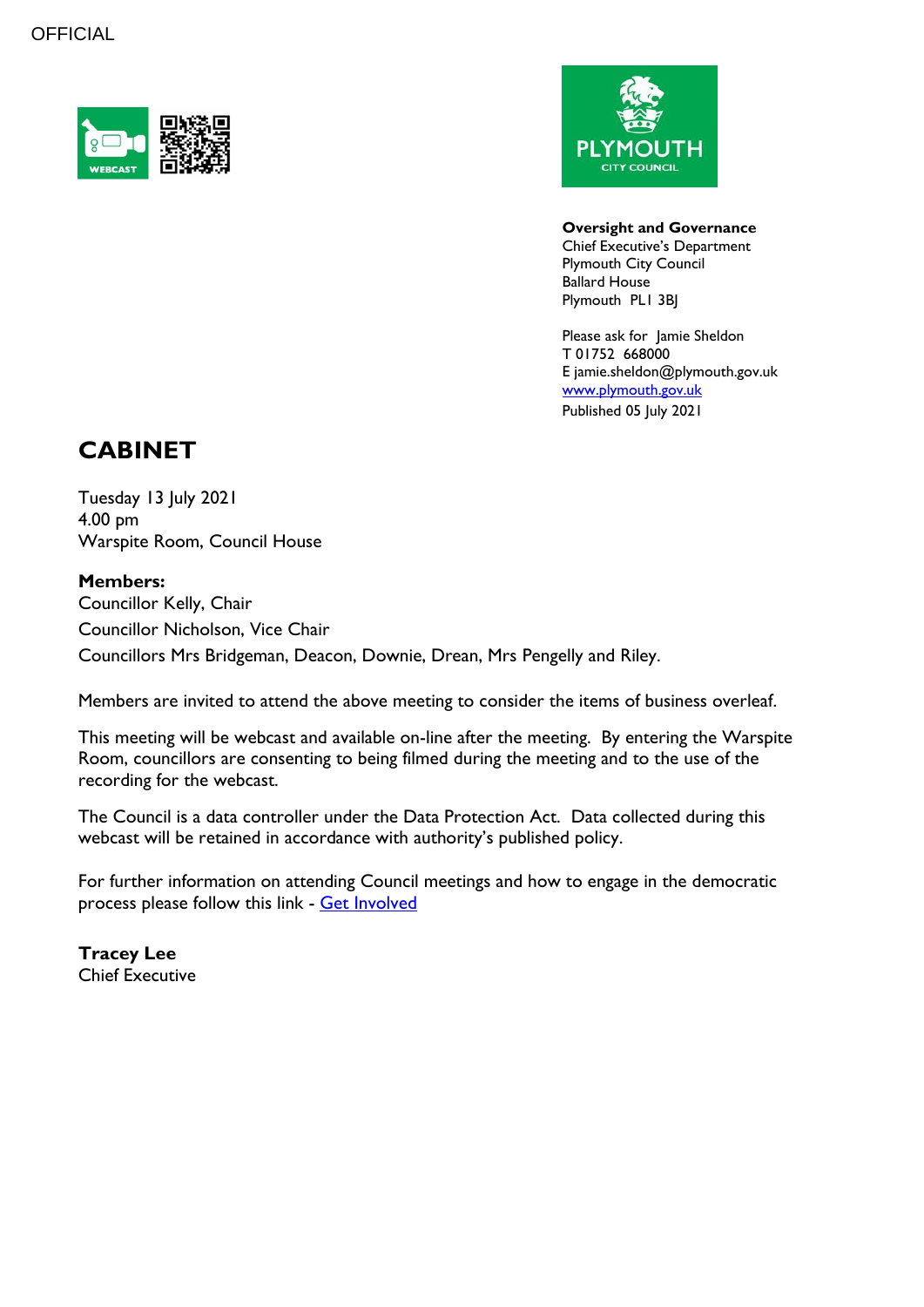# **Cabinet**

### **Agenda**

#### **Part I (Public Meeting)**

#### **1. Apologies**

To receive apologies for absence submitted by Cabinet Members.

#### **2. Declarations of Interest**

Cabinet Members will be asked to make any declarations of interest in respect of items on this agenda.

#### **3. Minutes (Pages 1 - 8)**

To sign and confirm as a correct record the minutes of the meeting held on 08 June 2021.

#### **4. Questions from the Public**

To receive questions from the public in accordance with the Constitution.

Questions, of no longer than 50 words, can be submitted to the Democratic Support Unit, Plymouth City Council, Ballard House, Plymouth, PL1 3BJ, or email to [democraticsupport@plymouth.gov.uk.](mailto:DEMOCRATICSUPPORT@PLYMOUTH.GOV.UK) Any questions must be received at least five clear working days before the date of the meeting.

### **5. Chair's Urgent Business**

To receive reports on business which, in the opinion of the Chair, should be brought forward for urgent consideration.

| 6.      | <b>Leader's Announcements</b>                            | (Verbal<br><b>Report)</b> |
|---------|----------------------------------------------------------|---------------------------|
| 7.      | <b>Cabinet Member Announcements</b>                      | (Verbal<br><b>Report)</b> |
| 8.      | 100 Day Plan                                             | (To Follow)               |
| 9.      | <b>Corporate Plan Delivery and Performance Framework</b> | (To Follow)               |
| 10.     | <b>Finance Monitoring Report Month 2</b>                 | (Pages 9 - 18)            |
| $\Pi$ . | A Bright Future 2021-2026                                | (Pages 19 - 62)           |